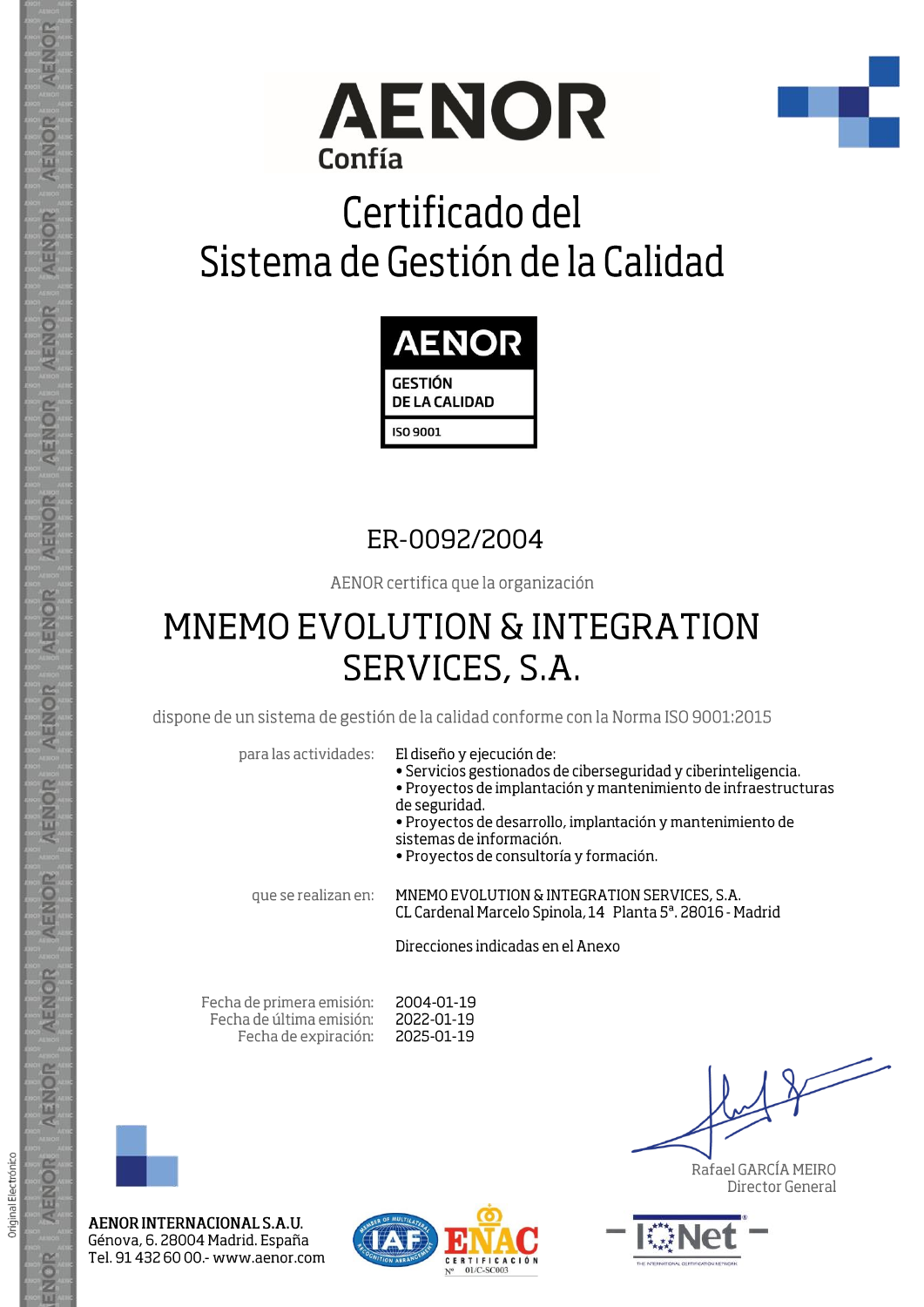



# Certificado del Sistema de Gestión de la Calidad



#### ER-0092/2004

### Anexo al Certificado

Establecimientos:

#### MNEMO INNOVATE, S.L. CALLE DE CARDENAL MARCELO SPÍNOLA, 14 PLANTA 5. 28016 -

**MADRID** 

MNEMO INTELLIGENCE S.L. CALLE DE CARDENAL MARCELO SPÍNOLA, 14 PLANTA 5, 28016 -MADRID

| Fecha de primera emisión: | 2004-01-19 |
|---------------------------|------------|
| Fecha de última emisión:  | 2022-01-19 |
| Fecha de expiración:      | 2025-01-19 |

Rafael GARCÍA MEIRO Director General



Original Electrónico

**AENOR** 

ENOR

AENOR INTERNACIONAL S.A.U. Génova, 6. 28004 Madrid. España Tel. 91 432 60 00 .- www.aenor.com